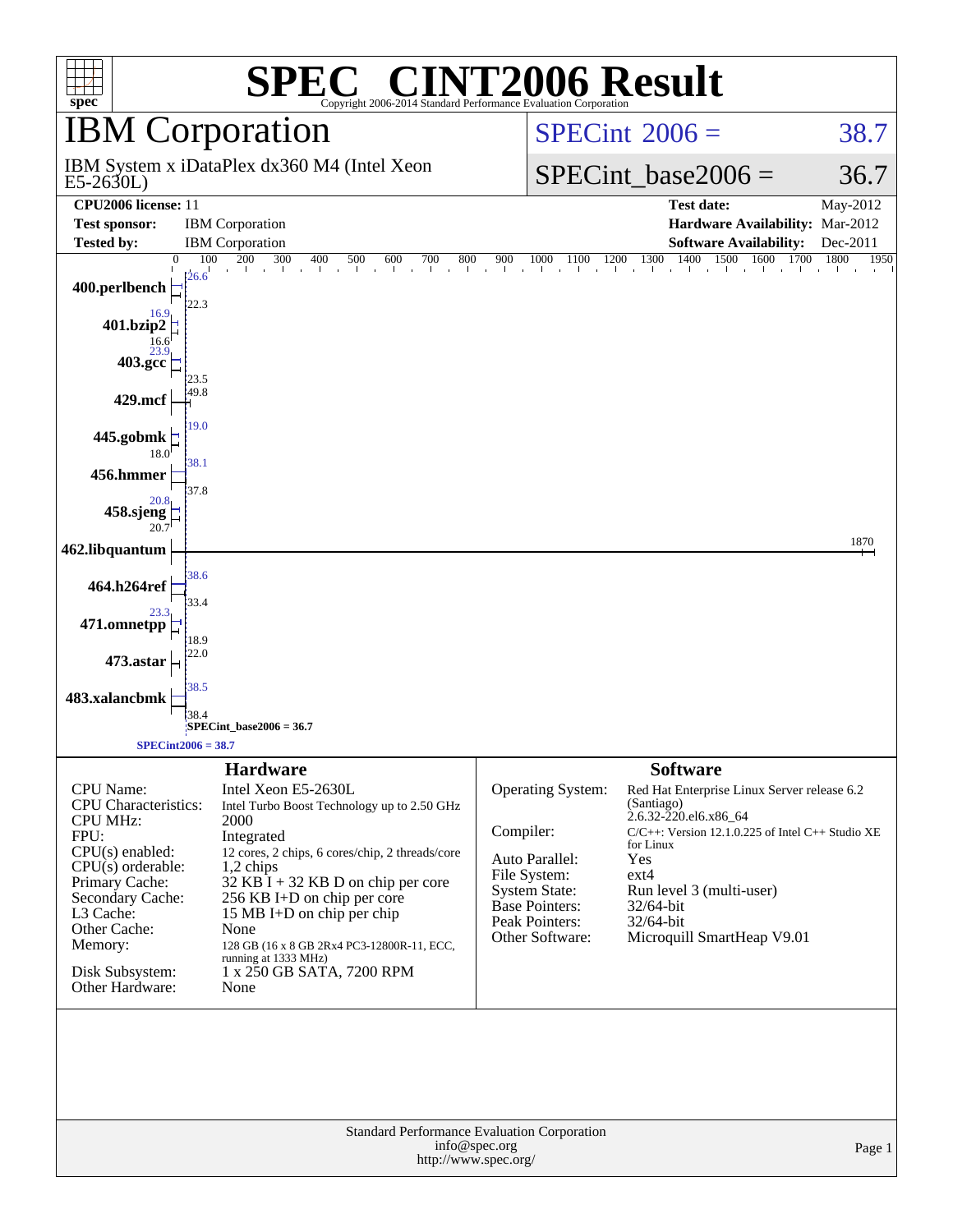

# IBM Corporation

E5-2630L) IBM System x iDataPlex dx360 M4 (Intel Xeon

**[CPU2006 license:](http://www.spec.org/auto/cpu2006/Docs/result-fields.html#CPU2006license)** 11

**[Test sponsor:](http://www.spec.org/auto/cpu2006/Docs/result-fields.html#Testsponsor) IBM Corporation** 

**[Tested by:](http://www.spec.org/auto/cpu2006/Docs/result-fields.html#Testedby) IBM Corporation** 

 $SPECint2006 = 38.7$  $SPECint2006 = 38.7$ 

#### SPECint base2006 =  $36.7$

| Test date:                             | May-2012 |
|----------------------------------------|----------|
| <b>Hardware Availability: Mar-2012</b> |          |
| <b>Software Availability:</b> Dec-2011 |          |

#### **[Results Table](http://www.spec.org/auto/cpu2006/Docs/result-fields.html#ResultsTable)**

|                    | <b>Base</b>    |       |                |       |                |                           | <b>Peak</b>    |              |                |              |                |              |
|--------------------|----------------|-------|----------------|-------|----------------|---------------------------|----------------|--------------|----------------|--------------|----------------|--------------|
| <b>Benchmark</b>   | <b>Seconds</b> | Ratio | <b>Seconds</b> | Ratio | <b>Seconds</b> | Ratio                     | <b>Seconds</b> | <b>Ratio</b> | <b>Seconds</b> | <b>Ratio</b> | <b>Seconds</b> | <b>Ratio</b> |
| 400.perlbench      | 437            | 22.3  | 439            | 22.3  | 438            | 22.3                      | 368            | 26.6         | 368            | 26.6         | 367            | 26.6         |
| 401.bzip2          | 581            | 16.6  | 581            | 16.6  | 581            | 16.6                      | 570            | 16.9         | 571            | 16.9         | 570            | 16.9         |
| $403.\mathrm{gcc}$ | 343            | 23.5  | 343            | 23.5  | 343            | 23.5                      | 337            | 23.9         | 338            | 23.8         | 337            | 23.9         |
| $429$ .mcf         | 183            | 49.8  | 186            | 49.0  | 183            | 49.8                      | 183            | 49.8         | 186            | 49.0         | 183            | <u>49.8</u>  |
| $445$ .gobmk       | 583            | 18.0  | 583            | 18.0  | 584            | 18.0                      | 551            | 19.0         | 551            | <b>19.0</b>  | 551            | 19.0         |
| $456.$ hmmer       | 247            | 37.8  | 247            | 37.8  | 247            | 37.8                      | 245            | 38.1         | 245            | 38.1         | 245            | <b>38.1</b>  |
| $458$ .sjeng       | 585            | 20.7  | 585            | 20.7  | 585            | 20.7                      | 583            | 20.8         | 583            | 20.8         | 582            | 20.8         |
| 462.libquantum     | 11.1           | 1870  | 10.9           | 1900  | 11.1           | 1870                      | 11.1           | 1870         | 10.9           | 1900         | 11.1           | 1870         |
| 464.h264ref        | 662            | 33.5  | 662            | 33.4  | 665            | 33.3                      | 576            | 38.4         | 563            | 39.3         | 574            | <b>38.6</b>  |
| 471.omnetpp        | 331            | 18.9  | 329            | 19.0  | 330            | 18.9                      | 269            | 23.3         | 257            | 24.3         | 269            | 23.3         |
| $473$ . astar      | 319            | 22.0  | 321            | 21.9  | 318            | 22.1                      | 319            | 22.0         | 321            | 21.9         | 318            | 22.1         |
| 483.xalancbmk      | 180            | 38.4  | 179            | 38.4  | 180            | 38.3                      | 179            | 38.5         | 178            | 38.7         | 179            | 38.5         |
| $\mathbf{r}$       | $\mathbf{1}$ . |       |                | 1.1.1 |                | $\mathbf{r}$ $\mathbf{r}$ | $\mathbf{1}$   |              | $\cdot$        |              |                |              |

Results appear in the [order in which they were run.](http://www.spec.org/auto/cpu2006/Docs/result-fields.html#RunOrder) Bold underlined text [indicates a median measurement.](http://www.spec.org/auto/cpu2006/Docs/result-fields.html#Median)

#### **[Operating System Notes](http://www.spec.org/auto/cpu2006/Docs/result-fields.html#OperatingSystemNotes)**

 Stack size set to unlimited using "ulimit -s unlimited" Zone reclaim mode enabled with: echo 1 > /proc/sys/vm/zone\_reclaim\_mode

#### **[Platform Notes](http://www.spec.org/auto/cpu2006/Docs/result-fields.html#PlatformNotes)**

 BIOS Settings: Operating Mode set to Maximum Performance Sysinfo program /root/SPECcpu-v1.2/Docs/sysinfo \$Rev: 6775 \$ \$Date:: 2011-08-16 #\$ 8787f7622badcf24e01c368b1db4377c running on tianden Thu May 24 04:15:18 2012 This section contains SUT (System Under Test) info as seen by some common utilities. To remove or add to this section, see: <http://www.spec.org/cpu2006/Docs/config.html#sysinfo> From /proc/cpuinfo model name : Intel(R) Xeon(R) CPU E5-2630L 0 @ 2.00GHz 2 "physical id"s (chips) 24 "processors" cores, siblings (Caution: counting these is hw and system dependent. The following excerpts from /proc/cpuinfo might not be reliable. Use with caution.) cpu cores : 6 siblings : 12 physical 0: cores 0 1 2 3 4 5 physical 1: cores 0 1 2 3 4 5 Continued on next page

Standard Performance Evaluation Corporation [info@spec.org](mailto:info@spec.org) <http://www.spec.org/>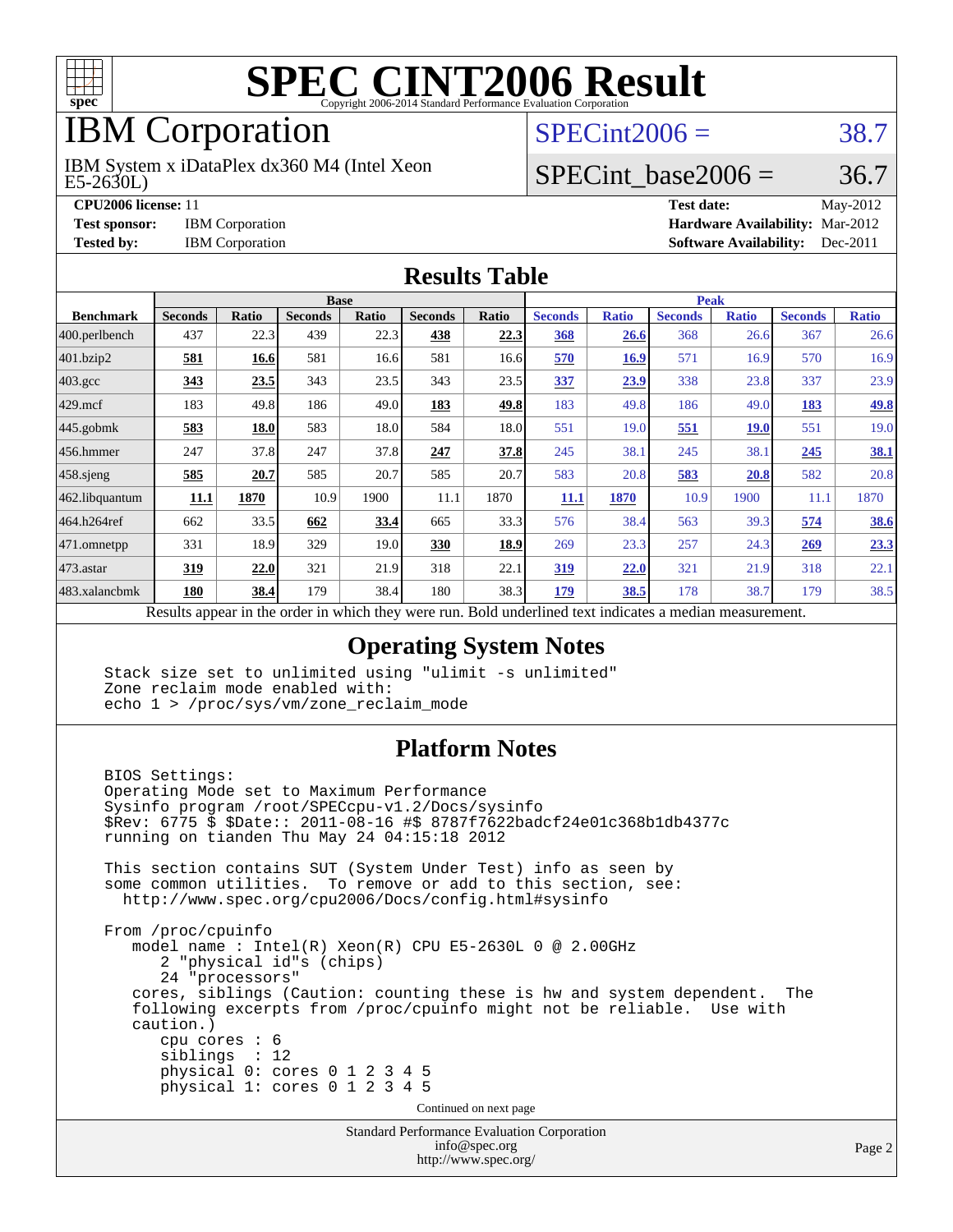

IBM Corporation

 $SPECint2006 = 38.7$  $SPECint2006 = 38.7$ 

E5-2630L) IBM System x iDataPlex dx360 M4 (Intel Xeon

SPECint base2006 =  $36.7$ 

| <b>Fest sponsor:</b> | <b>IBM</b> Corporation |
|----------------------|------------------------|
| <b>Tested by:</b>    | <b>IBM</b> Corporation |

**[CPU2006 license:](http://www.spec.org/auto/cpu2006/Docs/result-fields.html#CPU2006license)** 11 **[Test date:](http://www.spec.org/auto/cpu2006/Docs/result-fields.html#Testdate)** May-2012 **[Hardware Availability:](http://www.spec.org/auto/cpu2006/Docs/result-fields.html#HardwareAvailability)** Mar-2012 **[Software Availability:](http://www.spec.org/auto/cpu2006/Docs/result-fields.html#SoftwareAvailability)** Dec-2011

#### **[Platform Notes \(Continued\)](http://www.spec.org/auto/cpu2006/Docs/result-fields.html#PlatformNotes)**

cache size : 15360 KB

 From /proc/meminfo MemTotal: 132094664 kB HugePages\_Total: 0<br>Hugepagesize: 2048 kB Hugepagesize:

 /usr/bin/lsb\_release -d Red Hat Enterprise Linux Server release 6.2 (Santiago)

 From /etc/\*release\* /etc/\*version\* redhat-release: Red Hat Enterprise Linux Server release 6.2 (Santiago) system-release: Red Hat Enterprise Linux Server release 6.2 (Santiago) system-release-cpe: cpe:/o:redhat:enterprise\_linux:6server:ga:server

uname -a:

 Linux tianden 2.6.32-220.el6.x86\_64 #1 SMP Wed Nov 9 08:03:13 EST 2011 x86\_64 x86\_64 x86\_64 GNU/Linux

run-level 3 May 22 15:15

 SPEC is set to: /root/SPECcpu-v1.2 Filesystem Type Size Used Avail Use% Mounted on /dev/mapper/vg\_tianden-lv\_root ext4 145G 60G 78G 44% /

(End of data from sysinfo program)

#### **[General Notes](http://www.spec.org/auto/cpu2006/Docs/result-fields.html#GeneralNotes)**

Environment variables set by runspec before the start of the run: KMP\_AFFINITY = "granularity=fine,compact,1,0" LD\_LIBRARY\_PATH = "/root/SPECcpu-v1.2/libs/32:/root/SPECcpu-v1.2/libs/64" OMP\_NUM\_THREADS = "12"

 Binaries compiled on a system with 1x Core i7-860 CPU + 8GB memory using RHEL5.5 Transparent Huge Pages enabled with: echo always > /sys/kernel/mm/redhat\_transparent\_hugepage/enabled

#### **[Base Compiler Invocation](http://www.spec.org/auto/cpu2006/Docs/result-fields.html#BaseCompilerInvocation)**

[C benchmarks](http://www.spec.org/auto/cpu2006/Docs/result-fields.html#Cbenchmarks):<br> $\frac{icc}{c}$  $-m64$ 

[C++ benchmarks:](http://www.spec.org/auto/cpu2006/Docs/result-fields.html#CXXbenchmarks) [icpc -m64](http://www.spec.org/cpu2006/results/res2012q3/cpu2006-20120628-23207.flags.html#user_CXXbase_intel_icpc_64bit_fc66a5337ce925472a5c54ad6a0de310)

> Standard Performance Evaluation Corporation [info@spec.org](mailto:info@spec.org) <http://www.spec.org/>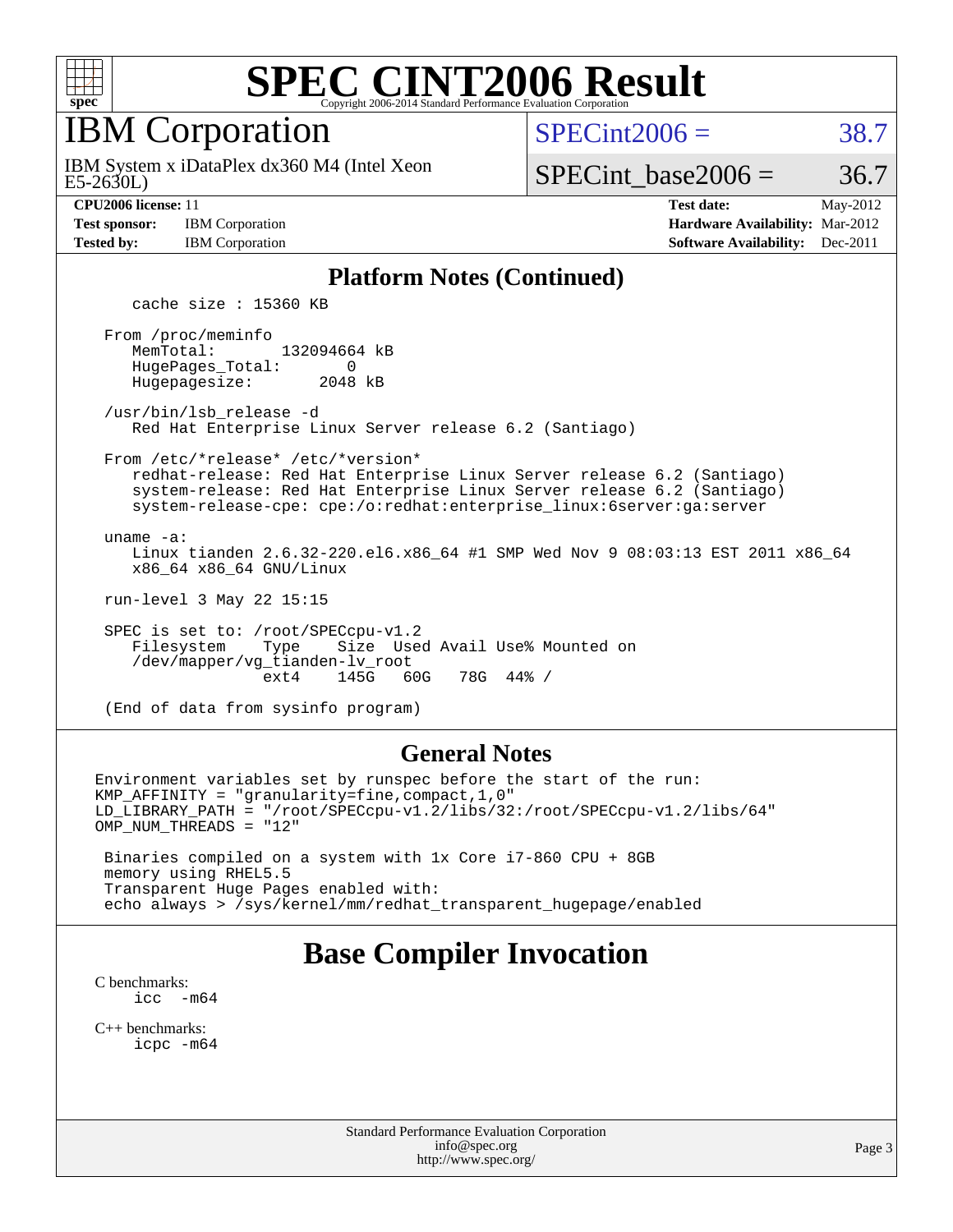

### IBM Corporation

E5-2630L) IBM System x iDataPlex dx360 M4 (Intel Xeon  $SPECint2006 = 38.7$  $SPECint2006 = 38.7$ 

SPECint base2006 =  $36.7$ 

**[CPU2006 license:](http://www.spec.org/auto/cpu2006/Docs/result-fields.html#CPU2006license)** 11 **[Test date:](http://www.spec.org/auto/cpu2006/Docs/result-fields.html#Testdate)** May-2012 **[Test sponsor:](http://www.spec.org/auto/cpu2006/Docs/result-fields.html#Testsponsor)** IBM Corporation **[Hardware Availability:](http://www.spec.org/auto/cpu2006/Docs/result-fields.html#HardwareAvailability)** Mar-2012 **[Tested by:](http://www.spec.org/auto/cpu2006/Docs/result-fields.html#Testedby)** IBM Corporation **[Software Availability:](http://www.spec.org/auto/cpu2006/Docs/result-fields.html#SoftwareAvailability)** Dec-2011

#### **[Base Portability Flags](http://www.spec.org/auto/cpu2006/Docs/result-fields.html#BasePortabilityFlags)**

 400.perlbench: [-DSPEC\\_CPU\\_LP64](http://www.spec.org/cpu2006/results/res2012q3/cpu2006-20120628-23207.flags.html#b400.perlbench_basePORTABILITY_DSPEC_CPU_LP64) [-DSPEC\\_CPU\\_LINUX\\_X64](http://www.spec.org/cpu2006/results/res2012q3/cpu2006-20120628-23207.flags.html#b400.perlbench_baseCPORTABILITY_DSPEC_CPU_LINUX_X64) 401.bzip2: [-DSPEC\\_CPU\\_LP64](http://www.spec.org/cpu2006/results/res2012q3/cpu2006-20120628-23207.flags.html#suite_basePORTABILITY401_bzip2_DSPEC_CPU_LP64) 403.gcc: [-DSPEC\\_CPU\\_LP64](http://www.spec.org/cpu2006/results/res2012q3/cpu2006-20120628-23207.flags.html#suite_basePORTABILITY403_gcc_DSPEC_CPU_LP64) 429.mcf: [-DSPEC\\_CPU\\_LP64](http://www.spec.org/cpu2006/results/res2012q3/cpu2006-20120628-23207.flags.html#suite_basePORTABILITY429_mcf_DSPEC_CPU_LP64) 445.gobmk: [-DSPEC\\_CPU\\_LP64](http://www.spec.org/cpu2006/results/res2012q3/cpu2006-20120628-23207.flags.html#suite_basePORTABILITY445_gobmk_DSPEC_CPU_LP64) 456.hmmer: [-DSPEC\\_CPU\\_LP64](http://www.spec.org/cpu2006/results/res2012q3/cpu2006-20120628-23207.flags.html#suite_basePORTABILITY456_hmmer_DSPEC_CPU_LP64) 458.sjeng: [-DSPEC\\_CPU\\_LP64](http://www.spec.org/cpu2006/results/res2012q3/cpu2006-20120628-23207.flags.html#suite_basePORTABILITY458_sjeng_DSPEC_CPU_LP64) 462.libquantum: [-DSPEC\\_CPU\\_LP64](http://www.spec.org/cpu2006/results/res2012q3/cpu2006-20120628-23207.flags.html#suite_basePORTABILITY462_libquantum_DSPEC_CPU_LP64) [-DSPEC\\_CPU\\_LINUX](http://www.spec.org/cpu2006/results/res2012q3/cpu2006-20120628-23207.flags.html#b462.libquantum_baseCPORTABILITY_DSPEC_CPU_LINUX) 464.h264ref: [-DSPEC\\_CPU\\_LP64](http://www.spec.org/cpu2006/results/res2012q3/cpu2006-20120628-23207.flags.html#suite_basePORTABILITY464_h264ref_DSPEC_CPU_LP64) 471.omnetpp: [-DSPEC\\_CPU\\_LP64](http://www.spec.org/cpu2006/results/res2012q3/cpu2006-20120628-23207.flags.html#suite_basePORTABILITY471_omnetpp_DSPEC_CPU_LP64) 473.astar: [-DSPEC\\_CPU\\_LP64](http://www.spec.org/cpu2006/results/res2012q3/cpu2006-20120628-23207.flags.html#suite_basePORTABILITY473_astar_DSPEC_CPU_LP64) 483.xalancbmk: [-DSPEC\\_CPU\\_LP64](http://www.spec.org/cpu2006/results/res2012q3/cpu2006-20120628-23207.flags.html#suite_basePORTABILITY483_xalancbmk_DSPEC_CPU_LP64) [-DSPEC\\_CPU\\_LINUX](http://www.spec.org/cpu2006/results/res2012q3/cpu2006-20120628-23207.flags.html#b483.xalancbmk_baseCXXPORTABILITY_DSPEC_CPU_LINUX)

#### **[Base Optimization Flags](http://www.spec.org/auto/cpu2006/Docs/result-fields.html#BaseOptimizationFlags)**

[C benchmarks](http://www.spec.org/auto/cpu2006/Docs/result-fields.html#Cbenchmarks):

[-xAVX](http://www.spec.org/cpu2006/results/res2012q3/cpu2006-20120628-23207.flags.html#user_CCbase_f-xAVX) [-ipo](http://www.spec.org/cpu2006/results/res2012q3/cpu2006-20120628-23207.flags.html#user_CCbase_f-ipo) [-O3](http://www.spec.org/cpu2006/results/res2012q3/cpu2006-20120628-23207.flags.html#user_CCbase_f-O3) [-no-prec-div](http://www.spec.org/cpu2006/results/res2012q3/cpu2006-20120628-23207.flags.html#user_CCbase_f-no-prec-div) [-parallel](http://www.spec.org/cpu2006/results/res2012q3/cpu2006-20120628-23207.flags.html#user_CCbase_f-parallel) [-opt-prefetch](http://www.spec.org/cpu2006/results/res2012q3/cpu2006-20120628-23207.flags.html#user_CCbase_f-opt-prefetch) [-auto-p32](http://www.spec.org/cpu2006/results/res2012q3/cpu2006-20120628-23207.flags.html#user_CCbase_f-auto-p32)

[C++ benchmarks:](http://www.spec.org/auto/cpu2006/Docs/result-fields.html#CXXbenchmarks)

[-xAVX](http://www.spec.org/cpu2006/results/res2012q3/cpu2006-20120628-23207.flags.html#user_CXXbase_f-xAVX) [-ipo](http://www.spec.org/cpu2006/results/res2012q3/cpu2006-20120628-23207.flags.html#user_CXXbase_f-ipo) [-O3](http://www.spec.org/cpu2006/results/res2012q3/cpu2006-20120628-23207.flags.html#user_CXXbase_f-O3) [-no-prec-div](http://www.spec.org/cpu2006/results/res2012q3/cpu2006-20120628-23207.flags.html#user_CXXbase_f-no-prec-div) [-opt-prefetch](http://www.spec.org/cpu2006/results/res2012q3/cpu2006-20120628-23207.flags.html#user_CXXbase_f-opt-prefetch) [-auto-p32](http://www.spec.org/cpu2006/results/res2012q3/cpu2006-20120628-23207.flags.html#user_CXXbase_f-auto-p32) [-Wl,-z,muldefs](http://www.spec.org/cpu2006/results/res2012q3/cpu2006-20120628-23207.flags.html#user_CXXbase_link_force_multiple1_74079c344b956b9658436fd1b6dd3a8a) [-L/smartheap -lsmartheap64](http://www.spec.org/cpu2006/results/res2012q3/cpu2006-20120628-23207.flags.html#user_CXXbase_SmartHeap64_5e654037dadeae1fe403ab4b4466e60b)

#### **[Base Other Flags](http://www.spec.org/auto/cpu2006/Docs/result-fields.html#BaseOtherFlags)**

[C benchmarks](http://www.spec.org/auto/cpu2006/Docs/result-fields.html#Cbenchmarks):

403.gcc: [-Dalloca=\\_alloca](http://www.spec.org/cpu2006/results/res2012q3/cpu2006-20120628-23207.flags.html#b403.gcc_baseEXTRA_CFLAGS_Dalloca_be3056838c12de2578596ca5467af7f3)

### **[Peak Compiler Invocation](http://www.spec.org/auto/cpu2006/Docs/result-fields.html#PeakCompilerInvocation)**

[C benchmarks \(except as noted below\)](http://www.spec.org/auto/cpu2006/Docs/result-fields.html#Cbenchmarksexceptasnotedbelow):

icc  $-m64$ 

400.perlbench: [icc -m32](http://www.spec.org/cpu2006/results/res2012q3/cpu2006-20120628-23207.flags.html#user_peakCCLD400_perlbench_intel_icc_a6a621f8d50482236b970c6ac5f55f93)

445.gobmk: [icc -m32](http://www.spec.org/cpu2006/results/res2012q3/cpu2006-20120628-23207.flags.html#user_peakCCLD445_gobmk_intel_icc_a6a621f8d50482236b970c6ac5f55f93)

464.h264ref: [icc -m32](http://www.spec.org/cpu2006/results/res2012q3/cpu2006-20120628-23207.flags.html#user_peakCCLD464_h264ref_intel_icc_a6a621f8d50482236b970c6ac5f55f93)

[C++ benchmarks \(except as noted below\):](http://www.spec.org/auto/cpu2006/Docs/result-fields.html#CXXbenchmarksexceptasnotedbelow) [icpc -m32](http://www.spec.org/cpu2006/results/res2012q3/cpu2006-20120628-23207.flags.html#user_CXXpeak_intel_icpc_4e5a5ef1a53fd332b3c49e69c3330699)

473.astar: [icpc -m64](http://www.spec.org/cpu2006/results/res2012q3/cpu2006-20120628-23207.flags.html#user_peakCXXLD473_astar_intel_icpc_64bit_fc66a5337ce925472a5c54ad6a0de310)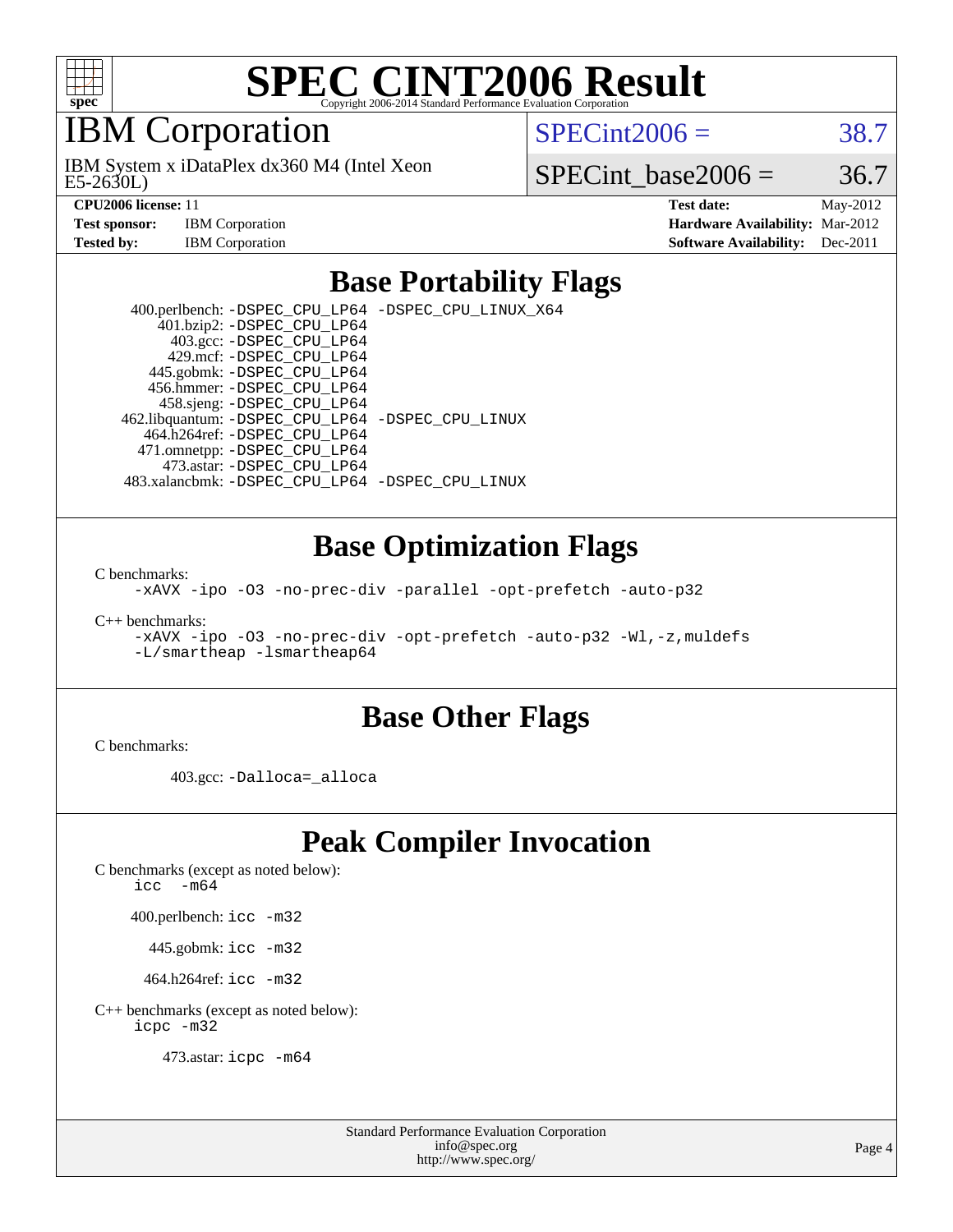

### IBM Corporation

E5-2630L) IBM System x iDataPlex dx360 M4 (Intel Xeon  $SPECint2006 = 38.7$  $SPECint2006 = 38.7$ 

SPECint base2006 =  $36.7$ 

**[CPU2006 license:](http://www.spec.org/auto/cpu2006/Docs/result-fields.html#CPU2006license)** 11 **[Test date:](http://www.spec.org/auto/cpu2006/Docs/result-fields.html#Testdate)** May-2012 **[Test sponsor:](http://www.spec.org/auto/cpu2006/Docs/result-fields.html#Testsponsor)** IBM Corporation **[Hardware Availability:](http://www.spec.org/auto/cpu2006/Docs/result-fields.html#HardwareAvailability)** Mar-2012 **[Tested by:](http://www.spec.org/auto/cpu2006/Docs/result-fields.html#Testedby)** IBM Corporation **[Software Availability:](http://www.spec.org/auto/cpu2006/Docs/result-fields.html#SoftwareAvailability)** Dec-2011

### **[Peak Portability Flags](http://www.spec.org/auto/cpu2006/Docs/result-fields.html#PeakPortabilityFlags)**

 400.perlbench: [-DSPEC\\_CPU\\_LINUX\\_IA32](http://www.spec.org/cpu2006/results/res2012q3/cpu2006-20120628-23207.flags.html#b400.perlbench_peakCPORTABILITY_DSPEC_CPU_LINUX_IA32) 401.bzip2: [-DSPEC\\_CPU\\_LP64](http://www.spec.org/cpu2006/results/res2012q3/cpu2006-20120628-23207.flags.html#suite_peakPORTABILITY401_bzip2_DSPEC_CPU_LP64) 403.gcc: [-DSPEC\\_CPU\\_LP64](http://www.spec.org/cpu2006/results/res2012q3/cpu2006-20120628-23207.flags.html#suite_peakPORTABILITY403_gcc_DSPEC_CPU_LP64) 429.mcf: [-DSPEC\\_CPU\\_LP64](http://www.spec.org/cpu2006/results/res2012q3/cpu2006-20120628-23207.flags.html#suite_peakPORTABILITY429_mcf_DSPEC_CPU_LP64) 456.hmmer: [-DSPEC\\_CPU\\_LP64](http://www.spec.org/cpu2006/results/res2012q3/cpu2006-20120628-23207.flags.html#suite_peakPORTABILITY456_hmmer_DSPEC_CPU_LP64) 458.sjeng: [-DSPEC\\_CPU\\_LP64](http://www.spec.org/cpu2006/results/res2012q3/cpu2006-20120628-23207.flags.html#suite_peakPORTABILITY458_sjeng_DSPEC_CPU_LP64) 462.libquantum: [-DSPEC\\_CPU\\_LP64](http://www.spec.org/cpu2006/results/res2012q3/cpu2006-20120628-23207.flags.html#suite_peakPORTABILITY462_libquantum_DSPEC_CPU_LP64) [-DSPEC\\_CPU\\_LINUX](http://www.spec.org/cpu2006/results/res2012q3/cpu2006-20120628-23207.flags.html#b462.libquantum_peakCPORTABILITY_DSPEC_CPU_LINUX) 473.astar: [-DSPEC\\_CPU\\_LP64](http://www.spec.org/cpu2006/results/res2012q3/cpu2006-20120628-23207.flags.html#suite_peakPORTABILITY473_astar_DSPEC_CPU_LP64) 483.xalancbmk: [-DSPEC\\_CPU\\_LINUX](http://www.spec.org/cpu2006/results/res2012q3/cpu2006-20120628-23207.flags.html#b483.xalancbmk_peakCXXPORTABILITY_DSPEC_CPU_LINUX)

# **[Peak Optimization Flags](http://www.spec.org/auto/cpu2006/Docs/result-fields.html#PeakOptimizationFlags)**

[C benchmarks](http://www.spec.org/auto/cpu2006/Docs/result-fields.html#Cbenchmarks):

```
Standard Performance Evaluation Corporation
                                          info@spec.org
     400.perlbench: -xAVX(pass 2) -prof-gen(pass 1) -ipo(pass 2) -O3(pass 2)
                -no-prec-div(pass 2) -prof-use(pass 2) -opt-prefetch
                -ansi-alias
        401.bzip2: -xAVX(pass 2) -prof-gen(pass 1) -ipo(pass 2) -O3(pass 2)
                -no-prec-div -prof-use(pass 2) -auto-ilp32 -opt-prefetch
                -ansi-alias
          403.gcc: -xAVX -ipo -O3 -no-prec-div -inline-calloc
                -opt-malloc-options=3 -auto-ilp32
         429.mcf: basepeak = yes
       445.gobmk: -xAVX(pass 2) -prof-gen(pass 1) -prof-use(pass 2)
                -ansi-alias
       456.hmmer: -xAVX -ipo -O3 -no-prec-div -unroll2 -auto-ilp32
                -ansi-alias
         458.sjeng: -xAVX(pass 2) -prof-gen(pass 1) -ipo(pass 2) -O3(pass 2)
                -no-prec-div(pass 2) -prof-use(pass 2) -unroll4
    462.libquantum: basepeak = yes
       464.h264ref: -xAVX(pass 2) -prof-gen(pass 1) -ipo(pass 2) -O3(pass 2)
                -no-prec-div(pass 2) -prof-use(pass 2) -unroll2
                -ansi-alias
C++ benchmarks: 
      471.omnetpp: -xAVX(pass 2) -prof-gen(pass 1) -ipo(pass 2) -O3(pass 2)
                -no-prec-div(pass 2) -prof-use(pass 2)
                -opt-ra-region-strategy=block -ansi-alias
                -Wl,-z,muldefs -L/smartheap -lsmartheap
                                        Continued on next page
```
<http://www.spec.org/>